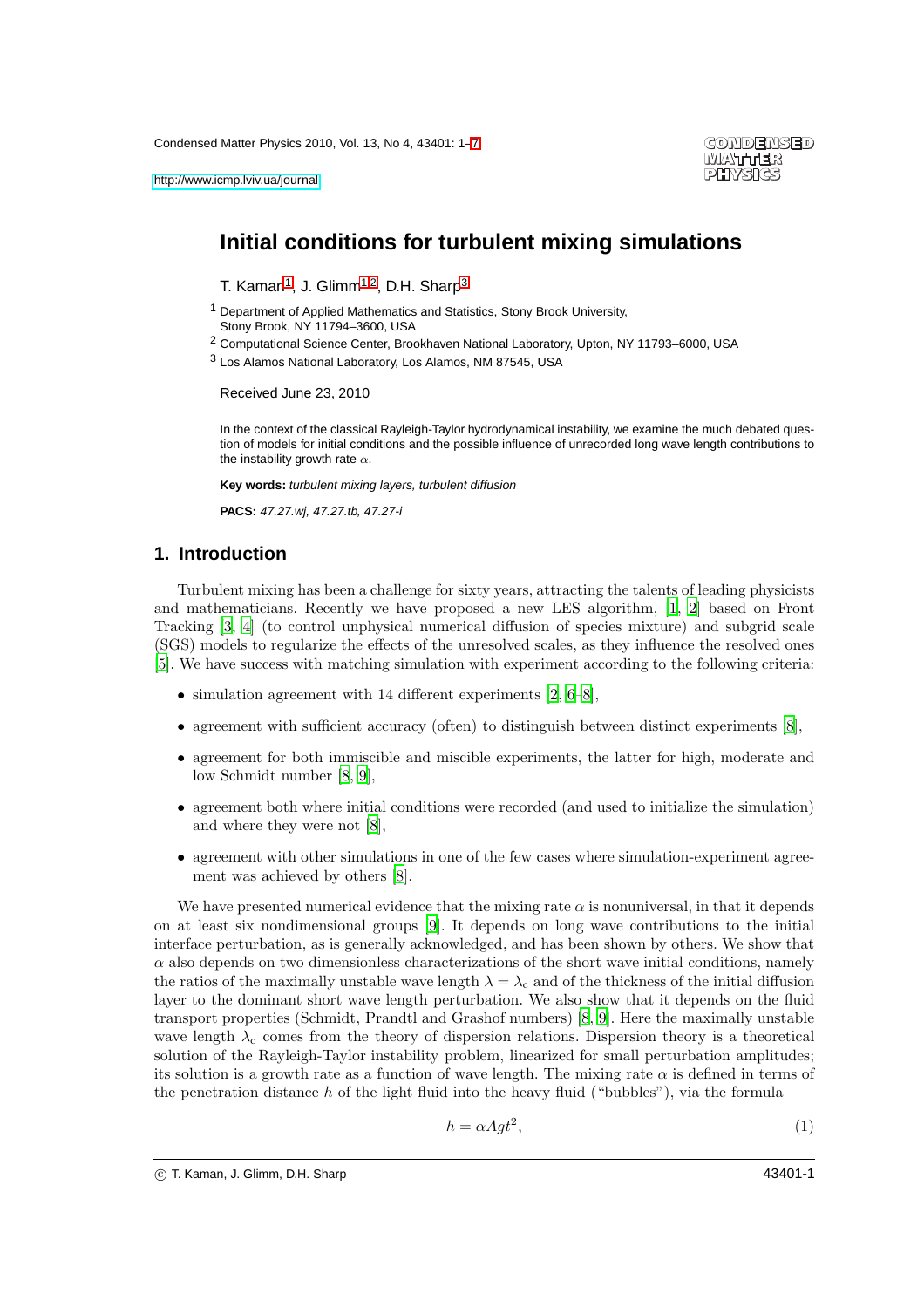where  $g$  denotes the acceleration of a fluid discontinuity and the Atwood number is a dimensionless measure of the density contrast between the two fluids,  $A = (\rho_2 - \rho_1)/(\rho_2 + \rho_1)$ .

The ongoing debate over  $\alpha$  centers on initial conditions and can perhaps be summarized as follows:

- (i) Fourier spectral amplitudes  $A(k)^2 \sim k^{-2}$  and  $k^{-3}$  have been proposed for the initial perturbations to yield the growth law [\(1\)](#page-0-3) based on superposition of modes, nonlinear single mode RT growth rates of the Fourier modes, and saturation of this growth at larger amplitudes [\[10,](#page-6-9) [11\]](#page-6-10). The difference between the two proposed exponents for the spectral amplitudes has to do with the lumping of modes for adjacent frequencies  $k$  into a single effective mode.
- (ii) Given that long wave length perturbations do influence the growth rate  $\alpha$ , how can valid experimental-simulation comparisons be achieved for experiments for which these initial conditions were not recorded?
- (iii) In the high Re limit, dependence on nonuniversal fluid parameters such as the Schmidt number should disappear, and then  $\alpha$  becomes universal, other than its dependence on initial conditions.
- (iv) Many simulation codes achieve growth rates with an  $\alpha$  as in [\(1\)](#page-0-3) half or less than the experimentally observed values when initialized without long wave length perturbations. Consensus of simulation codes has been claimed as an indication of scientific truth.

The first goal of this paper is to examine the  $k^{-3}$  or  $k^{-2}$  hypothesis of (i) in the context of experimental data [\[12,](#page-6-11) [13\]](#page-6-12). We find evidence for a negative exponent,  $A^2 \sim k^{-a}$ ,  $a \approx 4$  at the initial time. We note a strong time dependence for the relative spectral amplitudes, with  $A^2 \sim k^0$  at the early time (third plate) plot, and the fraction of long wave spectral energy dropping from 50% to 80% initially to about 2% at the time of the third plate.  $k^{-2}$  and  $k^{-3/2}$   $A^2$  initial spectra have been observed in the machined surfaces present in plasma experiments [\[14](#page-6-13)]. The second purpose of this paper is to develop a plan for use of experimental data in simulation initialization.

Concerning (iii), our validation-simulation tests [\[8\]](#page-6-7) show a 20% decrease in  $\alpha$  as Sc changes from 560 to 1 at  $Re = 40,000$ , thus documenting a nonuniversal and Sc dependent  $\alpha$  well above the transition value  $Re = 10,000$  sometimes cited as a universal Reynolds number for the rapid transition to hard turbulence.

Item (iv) was previously discussed [\[8,](#page-6-7) [9\]](#page-6-8). Briefly, most RT simulations neglect the influence of numerical mass diffusion and of the six dimensionless groups which have been shown to influence the value of  $\alpha$ , beyond the fact that the argument in (iv) is prima facie weak, and generally not acceptable as a basis for scientific conclusions.

#### **2. Scaling laws for initial perturbation amplitudes**

The essence of our approach for determining experimental initial perturbations is to transfer information from the experimentally observed early time RT experimental photographs to time  $t = t_0 = 0$ . We start by measuring the locations of all bubble minima in the third experimental plate. As is standard in the analysis of these experiments, the edge (corner) bubbles are not included as they have an exceptional amplitude. For confirmation purposes, we also record the bubble minima in the second experimental plate where they are clear enough to be reliable (experiment  $\#105$  [\[13\]](#page-6-12)), or in the fourth plate when the second plate is not clear ( $\#56$  and  $\#63$  [\[12\]](#page-6-11) and  $\#104$ ,  $\#114$  [\[13\]](#page-6-12)). The bubble minima heights are Fourier analyzed, giving Fourier amplitudes as a function of wave number n. The mode  $n = 0$  represents the mean bubble position, and it is clearly the dominant short wave length datum. The other modes can be regarded as long and short wave length perturbations of this dominant signal. These other modes are generally of small amplitude and (especially if the methodology of (i) is to be accepted), have a time evolution governed by superposition of the propagation of single mode solutions for the RT fluid equations. The linear propagation is based on the theory of dispersion relations, which defines an exponential growth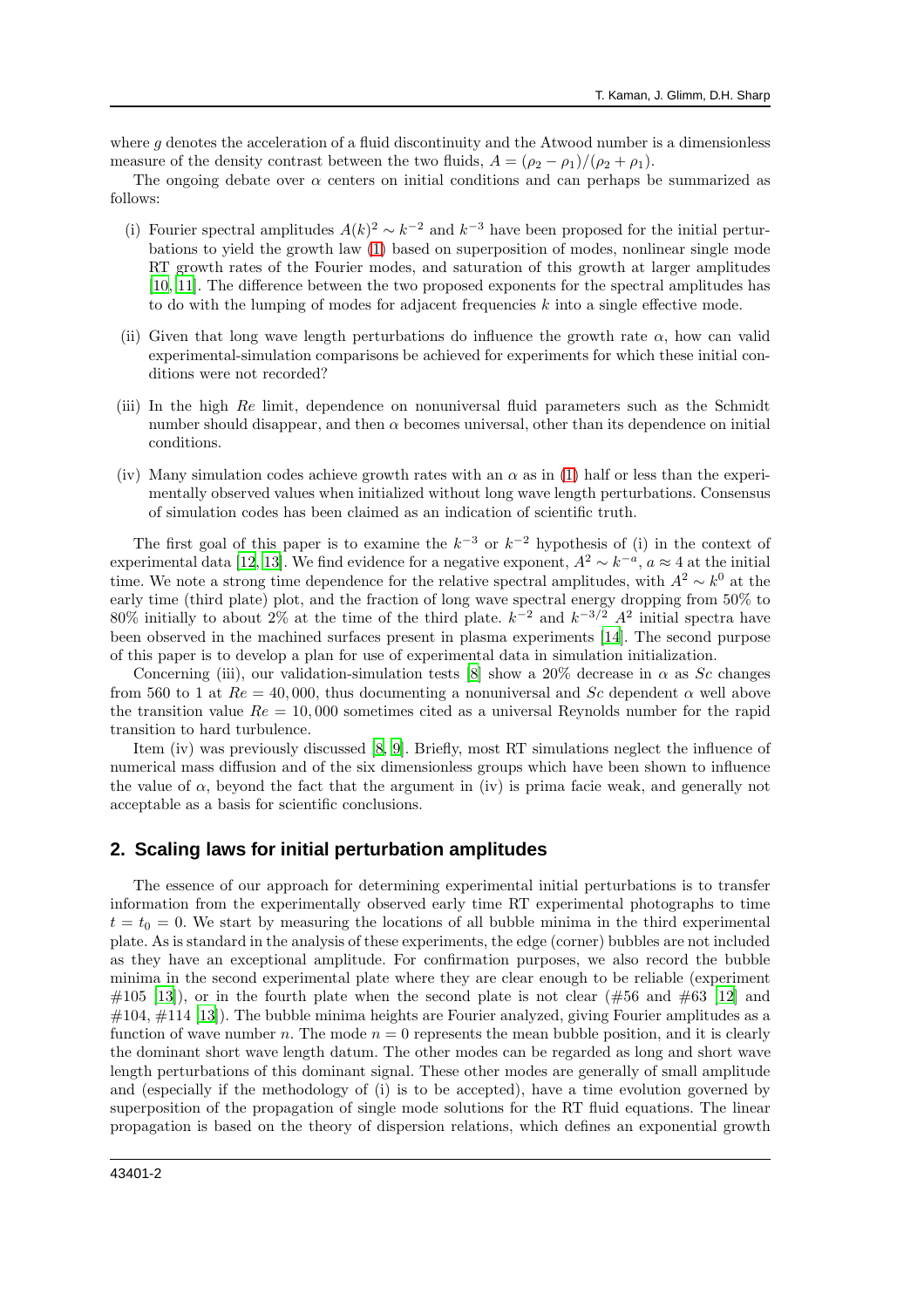

<span id="page-2-0"></span>**Figure 1.** Left: measured values for the spectral amplitude at  $t = t_3$ . Right:  $t = t_0$  inferred spectral amplitudes  $A(n)$  (cm) for the bubble minima for several experiments [\[12,](#page-6-11) [13](#page-6-12)] vs. n. Here and below, wave numbers are cut off at the Nyquist value  $n_{\text{max}}/2$ .

rate. Using this theory, we transfer time  $t_j$  mode amplitudes back to time  $t_0$ , where  $t_j$  denotes the time of the j<sup>th</sup> plate, for  $j \geqslant 1$ . The criteria for choosing linear vs. nonlinear single mode propagation is based on the ratio of wave length to amplitude, and as this is ratio not too large, the simpler linear theory is used.

The mode  $n = 0$  is assigned the most rapid growth rate, as it represents the dominant bubble size. Since this mode is never small at the time of the third experimental plate, we proceed differently in this case. The maximum bubble location has been recorded experimentally, and we start from the earliest of these recorded values for the backward in time propagation of the  $n = 0$  mode. There is a difference between the mean bubble height, referred to here, and the maximum bubble height, as recorded experimentally. In previous analysis of the same data as considered here [\[15\]](#page-6-14), we observed a time independent ratio for the maximum to mean bubble height. Using this ratio, we infer the mean bubble height at the earliest recorded time. Using this mean bubble minima at this time, we find that the height to wave length ratio allows propagation back to time  $t = t_0$  by linear RT single mode analysis. See figure [1.](#page-2-0)

To split the  $t = t_0$  or  $t = t_j$  modes into long and short wave lengths, we combine the  $n = 0$  and the collective short wave length signal into a combined short wave length mode and we combine the rest into a long wave length signal. The wave length interval  $[\frac{2}{3}\lambda_c, \frac{4}{3}\lambda_c]$  comprises the short wave length spectrum. Using the relation  $n = L/\lambda$  where  $L = 15$  for all experiments considered here, the short wave number n interval is  $[3L/4\lambda_c, 3L/2\lambda_c]$ . Larger n values, if any, are included in the short wave length spectrum, as is the  $n = 0$  value. The smaller n values (other than  $n = 0$ ) describe the long wave length perturbation, often referred to as "long wave length noise". The long wave length spectrum comprises most of figure [1,](#page-2-0) in the region to the left, other than the  $n = 0$ value.

The assessment (i) comes from plotting the long wave length data only, with log-log scaled coordinates. In the log-log plot, see figure [2,](#page-3-0) the exponent of  $n$  is the slope of the data. There is over a decade of long wave length  $n$  values, sufficient for the approximate determination of the slope, but the noise in the data only allows an approximate assessment of the spectral exponent,  $A(n)^2 \sim n^{-a}, a \approx 4$ . The power law with amplitudes  $A(n)^2 \sim n^{-a}, a = 2$  or  $a = 3$  has been mentioned especially, as, if substituted into a dispersion relation growth rate, with a cut off in growth at a saturation amplitude  $A \approx \lambda$ , a Rayleigh-Taylor growth rate  $h \sim Agt^2$  can be obtained through a purely theoretical argument. The exponent a is, however, strongly time dependent, and for most of the experimentally self similar mixing regime, it is close to zero. See table [1.](#page-4-0) Thus the theory that the observed self similar RT growth rates can be determined from the long wave length perturbations in the initial data is inconsistent with the experimental data. The alternate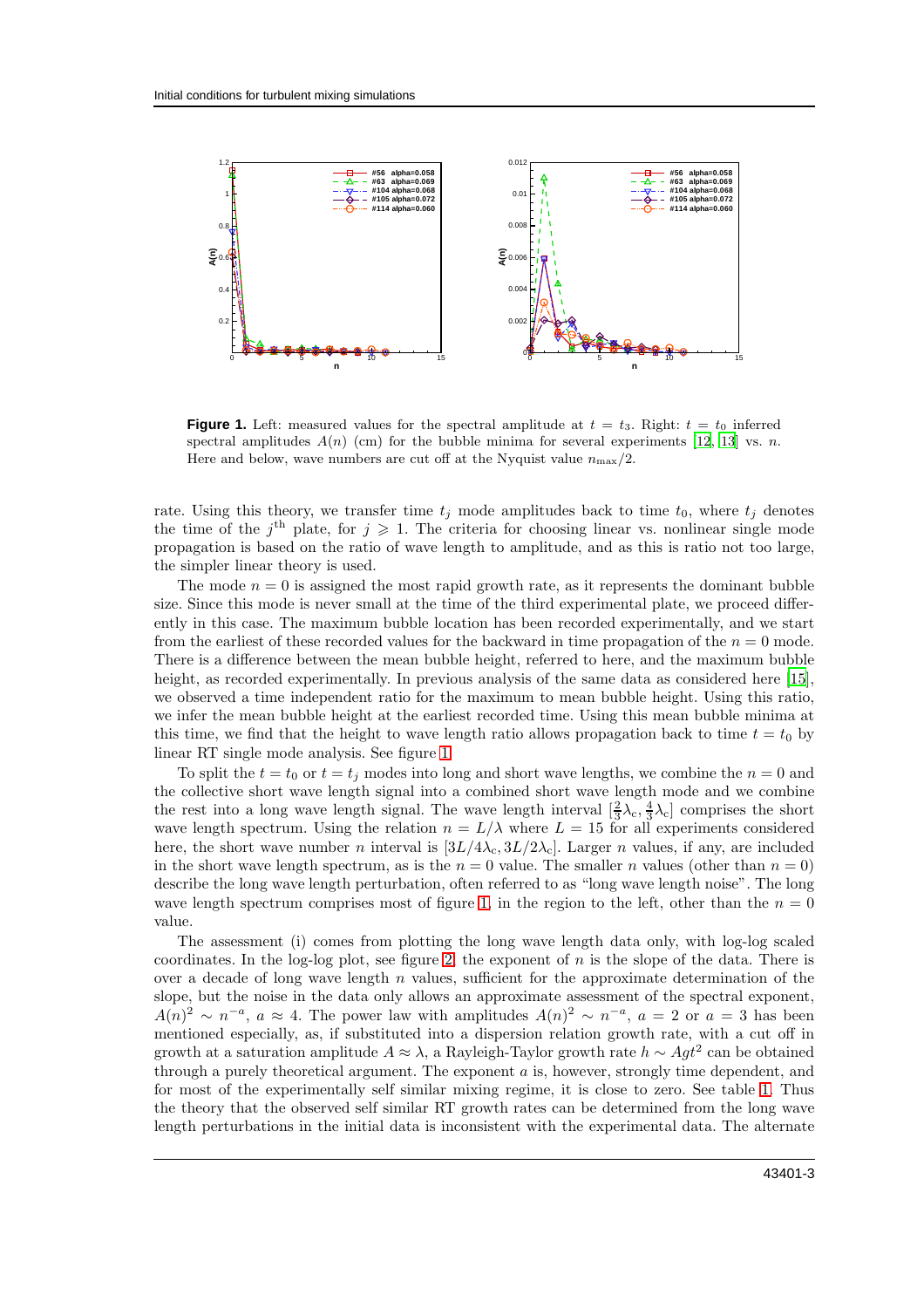

<span id="page-3-0"></span>**Figure 2.** Log-log plot of amplitudes vs. wave number, excluding  $n = 0$ , inferred at  $t = t_0$ . This data satisfies a power law  $A(n)^2 \sim n^{-a}$ ,  $a \approx 4$ . Left: measured data from  $t = t_3$ . Right: inferred data for  $t = t_0$ .



<span id="page-3-1"></span>**Figure 3.** Log-log plot of amplitudes vs. wave number, excluding  $n = 0$ , from experiment  $\#104$ . Left: predictions of  $t = t_0$  data starting from different times  $t = t_i$ . Right: Prediction of the measured  $t = t_3$  data starting from different  $t = t_j$ .

explanation of RT growth as due to bubble merger [\[15\]](#page-6-14) remains the only theoretical explanation for the observed RT growth rates that is consistent with experimental data. To assess the accuracy of this time transfer of spectral amplitudes, we use the method to predict the results with known data, and we use it to predict the same unknown data, but from different starting times, see figure [3.](#page-3-1)

## **3. Initialization of RT simulations**

The second purpose of this paper is to construct initial conditions for new RT simulations that reflect experimental initial conditions. Thereby, we address item (ii).

Carrying out the transfer of spectral amplitudes from  $t = t_3$  to  $t = t_0$ , we have spectral amplitudes and relative amplitudes for the long wave length perturbation, at the time of the third experimental plate (directly observed), and at an experimental or simulation initial time. We introduce the  $L_2$  norms squared (spectral energies)  $L^2 = A_{\text{long}}^2$  and  $S^2 = A_{\text{short}}^2$  of the long and short wave length portions of the Fourier spectrum. Also we define T and R:  $T^2 = L^2 + S^2$  and  $R^2 = L^2/T^2$ . To specify the normalization, we define  $L^2 = A_{\text{long}}^2 = \sum_{k,\text{long}} A(k)^2$ .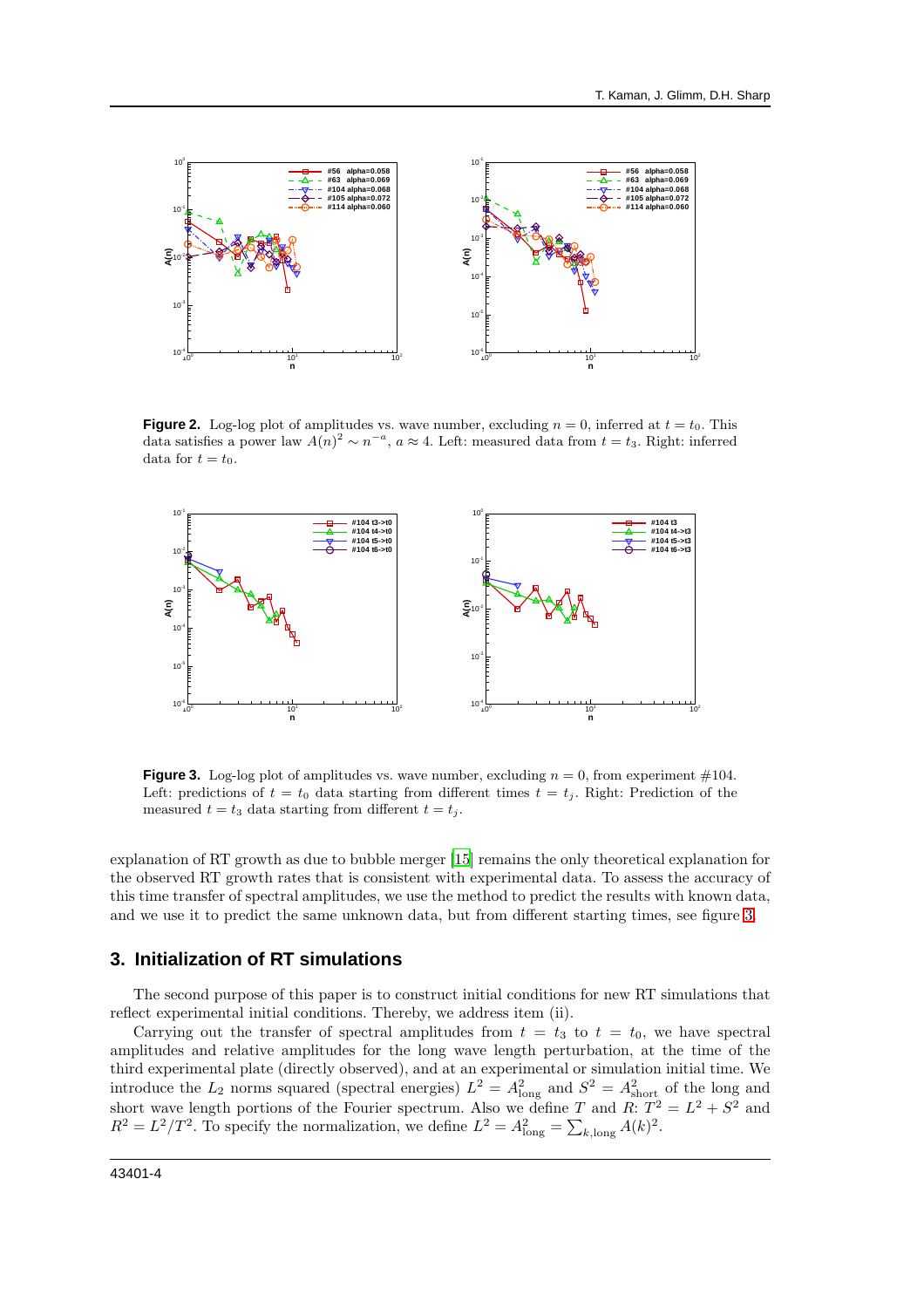<span id="page-4-0"></span>

| Exp.      | $#56$ [12] | $\#63$ [12] | $\#104$ [13] | $\#105$ [13] | $\#114$ [13] |
|-----------|------------|-------------|--------------|--------------|--------------|
| $t_{3,0}$ | $-4.5$     | $-4.1$      | $-4.3$       | $-3.0$       | $-3.8$       |
| $t_{4,0}$ | $-3.9$     | $-3.6$      | $-4.3$       | $-3.6$       | $-3.6$       |
| $t_{5,0}$ | $-4.0$     | $-3.2$      | $-4.0$       | $-3.6$       | $-3.0$       |
| $t_{3,1}$ | $-2.5$     | $-2.3$      | $-3.6$       | $-2.8$       | $-2.7$       |
| $t_{3,2}$ | $-1.4$     | $-1.3\,$    | $-1.7$       | $-0.9$       | $-1.6$       |
| $t_3$     | $-0.4$     | $-0.2$      | $-0.4$       | $-0.1$       | $-0.4$       |
| $t_{4}$   | $-0.3$     | $-0.4$      | $-0.2$       | $-0.2$       | $-0.1$       |
| $t_{5}$   | $-0.5$     | $-0.1$      | $-0.2$       | $-0.3$       | $-0.4$       |

**Table 1.** Spectral exponents for  $A^2$  at experimental initial and recorded data times.

<span id="page-4-1"></span>**Table 2.** Long and short wave length spectral energies, observed directly at  $t = t_3$  and  $t_2$  or t<sub>4</sub>, and inferred/confirmed from this data for  $t = t_0$ . Also shown is the relative difference  $\Delta$ in these two inferences for  $t = t_0$  data. Experiments #56 and #104 had an apparent small amplitude long wave length perturbation from visual observation of the data, while #63 was vibrated mechanically to induce a long wave length perturbation. Experiments  $\#105$  and  $\#114$ had no experimentally noted long wave length nor was any detectable from examination of the early time plates.

| Exp.                                               | $\lceil 12 \rceil$<br>#56 | $\left\lceil 12\right\rceil$<br>#63 | $\left\lceil 13 \right\rceil$<br>#104 | $\left[13\right]$<br>#105 | 13<br>#114 |
|----------------------------------------------------|---------------------------|-------------------------------------|---------------------------------------|---------------------------|------------|
|                                                    | 0.022                     | 0.031                               | 0.010                                 | 0.0058                    | 0.0054     |
|                                                    | 1.152                     | 0.977                               | 0.551                                 | 0.334                     | 0.422      |
|                                                    | 1.174                     | 1.008                               | 0.561                                 | 0.339                     | 0.427      |
|                                                    | 0.019                     | 0.031                               | 0.018                                 | 0.017                     | 0.0125     |
| $L^2_{t_3}S^2_{t_3}T^2_{t_3}R^2_{t_4} \ R^2_{t_4}$ | 0.067                     | 0.058                               | 0.0224                                | 0.009                     | 0.0128     |
|                                                    | 0.998                     | 0.9999                              | 0.9997                                | 0.947                     | 0.998      |
| $\frac{R_{3,0}^{\tilde{2}^*}}{R_{4,0}^2}$          | 0.999                     | 0.9999                              | 0.9996                                | 0.939                     | 0.995      |
| $\Delta R_0^2$                                     | 0.001                     | 0.0000                              | 0.0001                                | 0.008                     | 0.003      |

In table [2,](#page-4-1) we present the related  $L_2$  norms squared (spectral energies) for the rocket rig data. We define  $L_{t_j}^2$  as the long wave length  $L_2$  norm squared as measured and Fourier analyzed for  $t = t_j$ ,  $j = 3, 4$ . We infer  $t = t_0$  spectral energies from those at  $t = t_3$ . All data obtained from  $t = t_3$  is confirmed by an independent analysis using  $t = t_4$  data and  $t = t_2$  data where possible. These inferred spectral energies are labeled  $L_{j,0}^2 = L_{t_j \to t_0}^2$ . We define similar short wave length and total spectral energies  $S^2$  and  $T^2$  and ratios  $R^2$ . As a justification for these constructions, we compare the differences in the  $R_{j,0}^2$ , defining  $\Delta R_0^2 = |R_{3,0}^2 - R_{4,0}^2|$ , or a similar expression using  $t = t_2$  data if available. It is interesting to note the striking decrease in the long wave relative long wave length spectral energy  $R^2$  from  $t = 0$  to  $t = t_3$ .

Conventional initialization of Rayleigh-Taylor mixing is to use uniform amplitudes over the short wave length interval with random phases. This can be referred to as "ideal random initial conditions". At the time  $t = t_3$  of the third experimental plate, the observed wave length for the experiments  $\#104$ ,  $\#105$ ,  $\#114$  is approximately equal to  $\lambda_c$ , indicating that no mode doubling has occurred at this time. The observed wave length at the time  $t = t_3$  for experiments #56 and #63 is about two times  $\lambda_c$ , indicating one round of mode doubling has occurred at the time  $t = t_3$ .

The Fourier modes (especially the long wave length ones in the above sense) can be used to provide an improved initialization. We propose to use the inferred long wave length Fourier amplitudes and phases at a  $t_{\text{sim}} = 0$ , with  $t_{\text{sim}}$  defined through limiting the fastest growing mode to small amplitude. These amplitudes will be combined with an ideal short wave length perturbation as initialization, with the relative amplitudes of the two governed by the ratios computed as in table [2.](#page-4-1) This construction yields data for only one of the required two dimensions for initialization.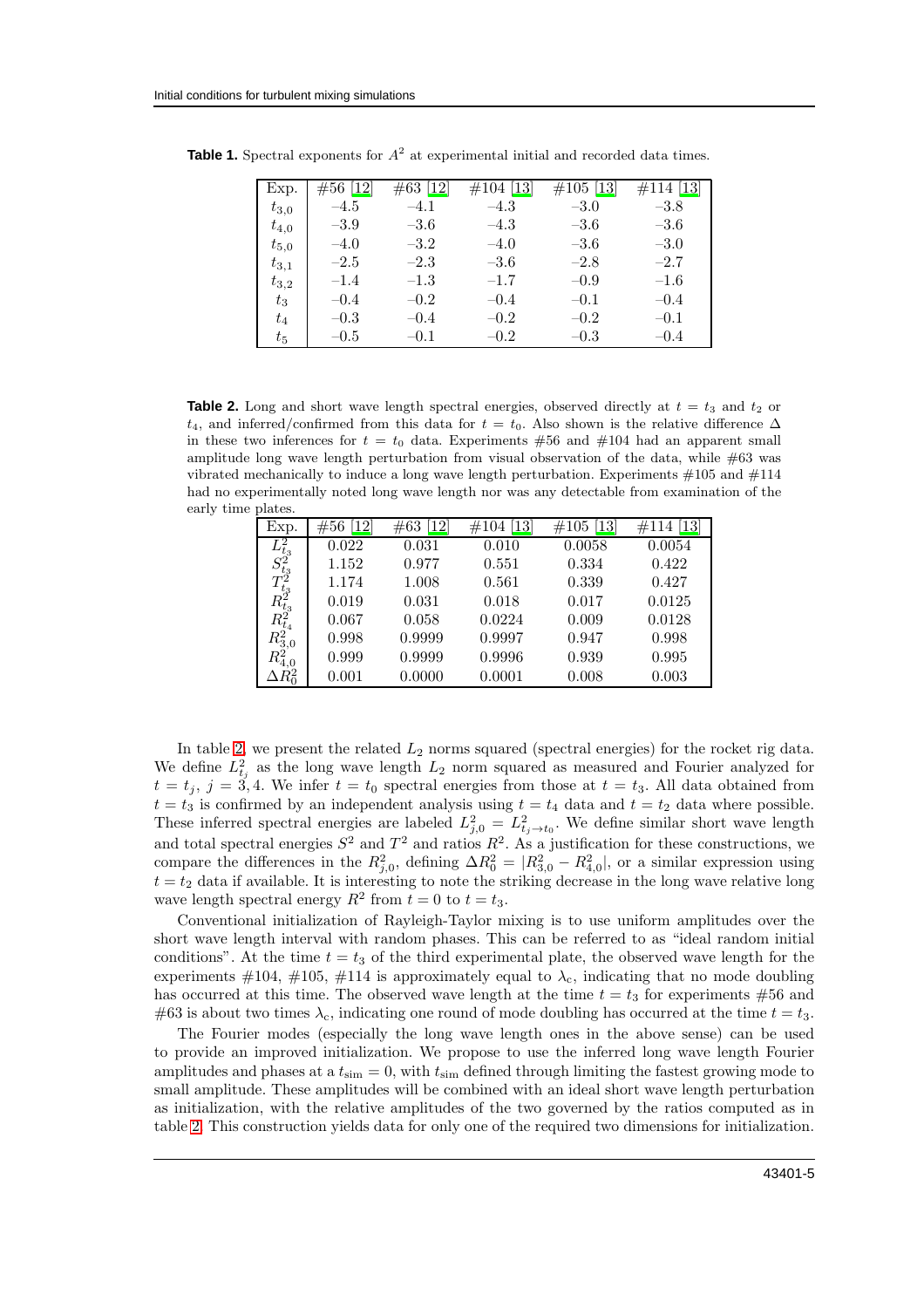| Ref.                         | #    | $\rm (cm)$<br>$\lambda_{\rm c}$ | $\alpha_{\rm exp}$ | $\alpha_{\rm sim}$ |
|------------------------------|------|---------------------------------|--------------------|--------------------|
| $\left[12\right]$            | #56  | 0.27                            | 0.058              | 0.070              |
| $\left\lceil 12\right\rceil$ | #63  | 0.27                            | 0.069              | 0.070              |
| $\left\lceil 13\right\rceil$ | #104 | 0.43                            | 0.068              | 0.070              |
| $\left[13\right]$            | #105 | 0.46                            | 0.072              | 0.070              |
| $\left[13\right]$            | #114 | 0.44                            | 0.060              | 0.070              |

<span id="page-5-0"></span>**Table 3.** Simulation-experiment comparisons for various experiments. The wave length in column 3 (units cm) comes from dispersion relations in which all physical transport parameters are used.

The other horizontal direction, not visible in the experimental plates, has one third the size of the visible direction, 5 cm vs. 15 cm. Thus the experiment does not allow for long wave length perturbations in this direction, and only marginally allows medium length perturbations outside the range of the ideal short wave length perturbations. We propose to choose an ideal short wave length initialization in this direction.

The simulation results in the last column of table [3](#page-5-0) were performed with ideal random initial conditions. The most unstable wave length  $\lambda_c$ , which determines these initial conditions, was set by dispersion relations using surface tension alone, i.e. without corrections due to viscosity. It is for this reason that one simulation [\[6\]](#page-6-6) is used to model all the experiments in table [3.](#page-5-0)

As we prepare to repeat the simulations of [\[6\]](#page-6-6), we propose to:

- determine  $\lambda_c$  from complete physics (use of distinct viscosities in the two fluids) to contribute to the setting of the length scale for the ideal random short wave length initial conditions,
- use the inferred long wave length perturbations to set amplitude and phases for the long wave length perturbations in the observed direction combined with ideal short wave length perturbations in both directions,
- use laminar and turbulent viscosity of the experimental fluids with an LES simulation with dynamic subgrid models.

In conclusion, we have shown that the power law  $A(n)^2 \sim n^{-a}$ ,  $a \approx 4$ , is consistent with experimental data. We have shown a striking decrease in the long wave length portions of the spectral energies from 99% initially to about 1% after the first observable times and a decrease in the negative spectral power law exponent from  $a \approx -4$  to  $a \approx -0.3$ . Thereby, the long wave length initial spectra does not play an important role in the experimentally observed self similar scaling law for  $\alpha$ . We have developed a plan for a UQ study of  $\alpha$  related to uncertainty in initial conditions.

#### **Acknowledgements**

It is a pleasure to thank D. Youngs for helpful comments and for sharing unpublished experimental data. This research was supported in part by the U.S. Department of Energy grants DE– FC02–06–ER25770, DE–FG07–07ID14889, DE–FC52–08NA28614 and DE–AC07–05ID14517. This work is supported by the Army Research Organization grant W911NF0910306. This manuscript has been co-authored by Brookhaven Science Associates, LLC, under Contract No. DE–AC02– 98CH10886 with the U.S. Department of Energy. The United States Government retains, and the publisher, by accepting this article for publication, acknowledges, a world-wide license to publish or reproduce the published form of this manuscript, or allow others to do so, for the United States Government purposes. This work has a Los Alamos Laboratory preprint number LA–UR 10–03424 and a Stony Brook University preprint number SUNYSB–AMS–10–03.